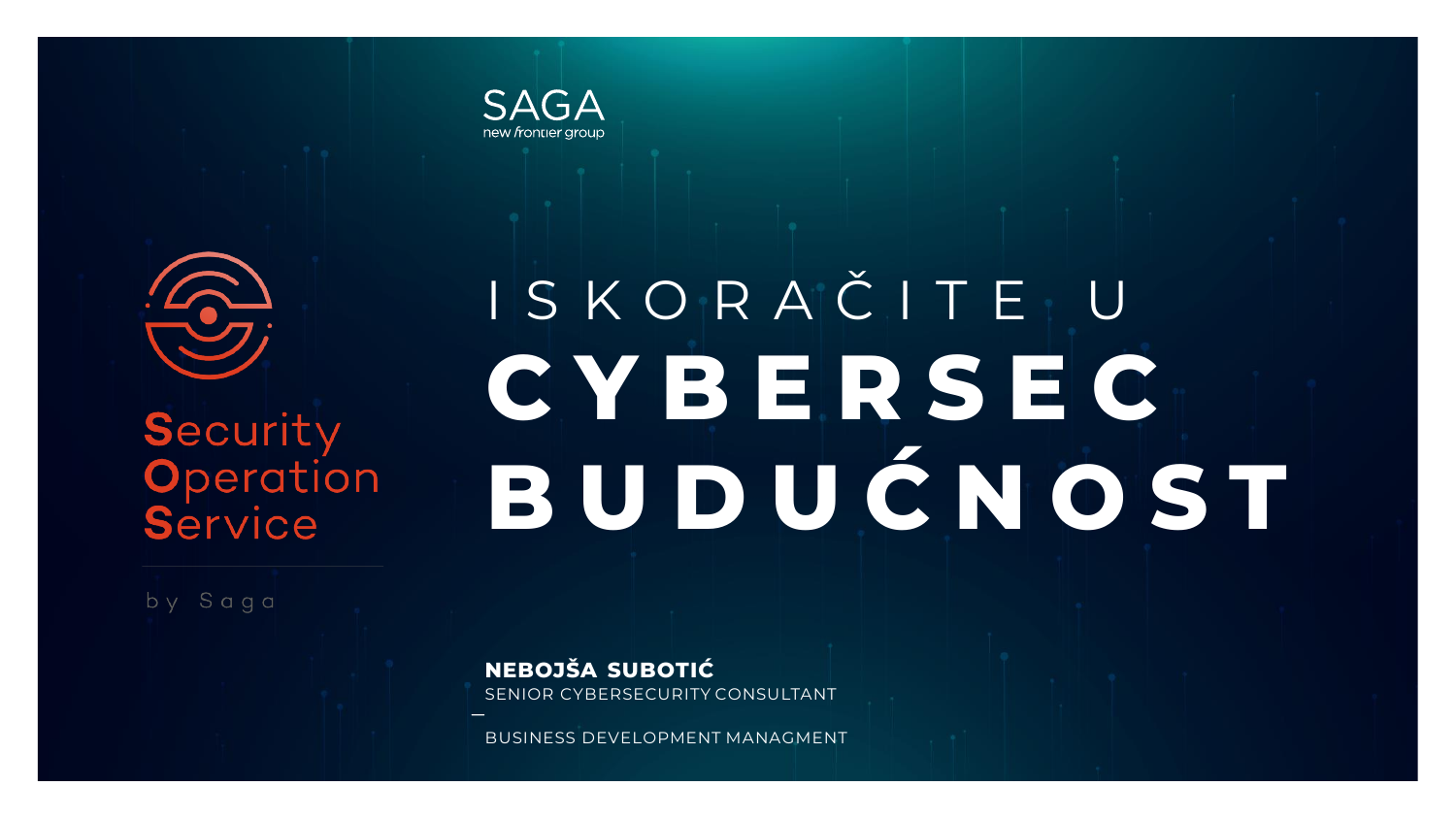# **IT's not about technology IT's about PEOPLE!**



Saga postoji preko 30 godina i došli smo do nivoa da u informacionoj bezbednosti imamo **preko 30 stručnjaka** u raznim oblastima koji se bave između ostalog:

- Bezbednosnom regulativom
- Aplikativnim razvojem, uz osvrt na bezbednost ponuđenih rešenja
- Bezbednošću mreža, infrastrukture, baza i podataka
- Proverama bezbednosnih rizika sa tehnološkog i organizacionog aspekta
- Savremenim arhitekturama prema najboljoj svetskoj praksi, standardima i regulativama
- Razvojem i edukacijom u odnosu na najnovije trendove i najbolju industrijsku praksu

...ali mnogo toga tek dolazi - mi smo tek započeli naš razvoj ka budućem!

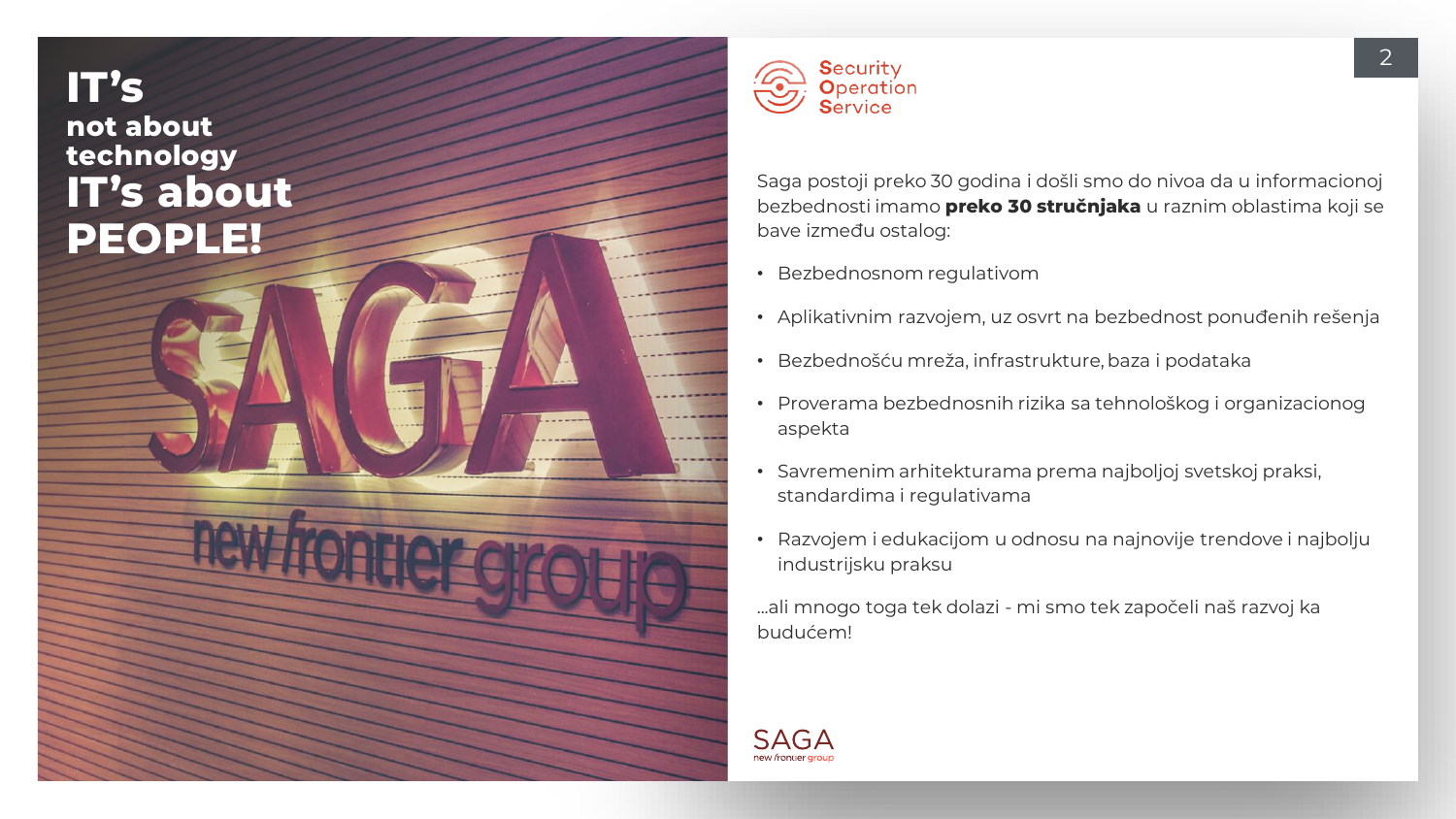

- **PERIMETARSKA ZAŠTITA POLAKO NESTAJE**  – OTVARA SE VIŠE POTENCIJALNIH TAČAKA ZA NAPAD
- **POVEĆANJE KOMPLEKSNOSTI RIZIKA PO BEZBEDNOST**

**NOVI BUSINESS MODELI, EKOSISTEMI, TEHNOLOGIJE**

- **FUZIJA INFORMACIONIH I OPERACIONIH TEHNOLOGIJA** (INFORMATION AND OPERATIONAL TECHNOLOGIES FUSION)
- **MOBILE COMPUTING & CLOUD MODELI SVE VIŠE PREUZIMAJU PRIMAT**
- **NEDOSTATAK KVALIFIKOVANIH KADROVA, BRŽE PROMENE TEHNOLOGIJA, SECURITY VENDOR MANAGEMENT**
- **PREVIŠE KOMPLEKSNO OKRUŽENJE DA BI SE SAGLEDALE SVE POTENCIJALNE I NEOPHODNE MERE U ODNOSU NA SADAŠNJE I BUDUĆE REGULATORNE I STANDARDIZACIONE POTREBE**

# C Y B E R S E C **T R E N U T N I I Z A Z O V I**



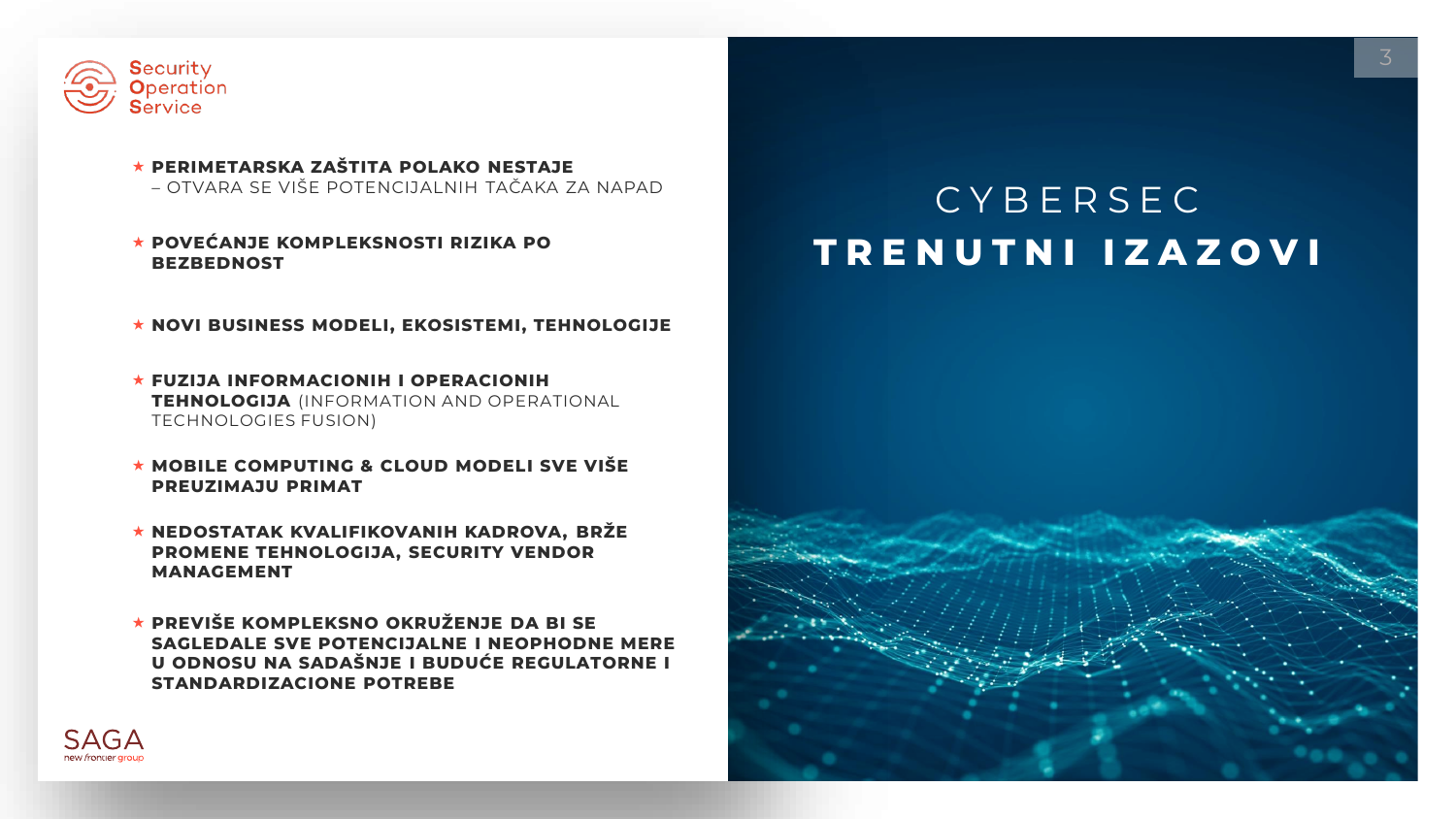

### **NOVI PERIMETAR U BUDUĆNOSTI, MIKROSEGMENTACIJE I MIKROSERVISI**

### $\star$  **MIKS INFRASTRUKTURA KOJI SADRŽI TRADICIONALNU IT INFRASTRUKTURU I EVOLUCIJA U CLOUD / MOBILE COMPUTING**

LAKO JE PREVIDETI SIGURNOSNE PROPUSTE I TEŠKO ODREDITI GLAVNE CILJEVE RAZVOJA BEZBEDNOSTI

- **IZOSTAVLJANJE SVIH ASPEKATA CYBERSECURITY-A DA BI SE KRENULO PUTEM "END-TO-END" POČEV OD KONTROLA I REGULATIVA APLIKATIVNOG RAZVOJA, KORISNIČKOG OKRUŽENJA I UTICAJA NA ISTI, DO ADEKVATNOG UVIDA I PRAĆENJA SVIH KRITIČNIH POSLOVNIH PROCESA**
- **ISPUNJAVANJE REGULATIVE I STANDARDA SAMO ISPUNJAVANJEM FORMI ISTIH KROZ ČEKIRANJE** ("TICKLE THE BOX")
- **NEDOSTATAK EDUKACIJE KROZ PROVERENE IZVORE I SAVREMEN PRISTUP DA BI SE PLANIRALO UNAPRED**

# C Y B E R S E C **T R E N U T N I I Z A Z O V I**



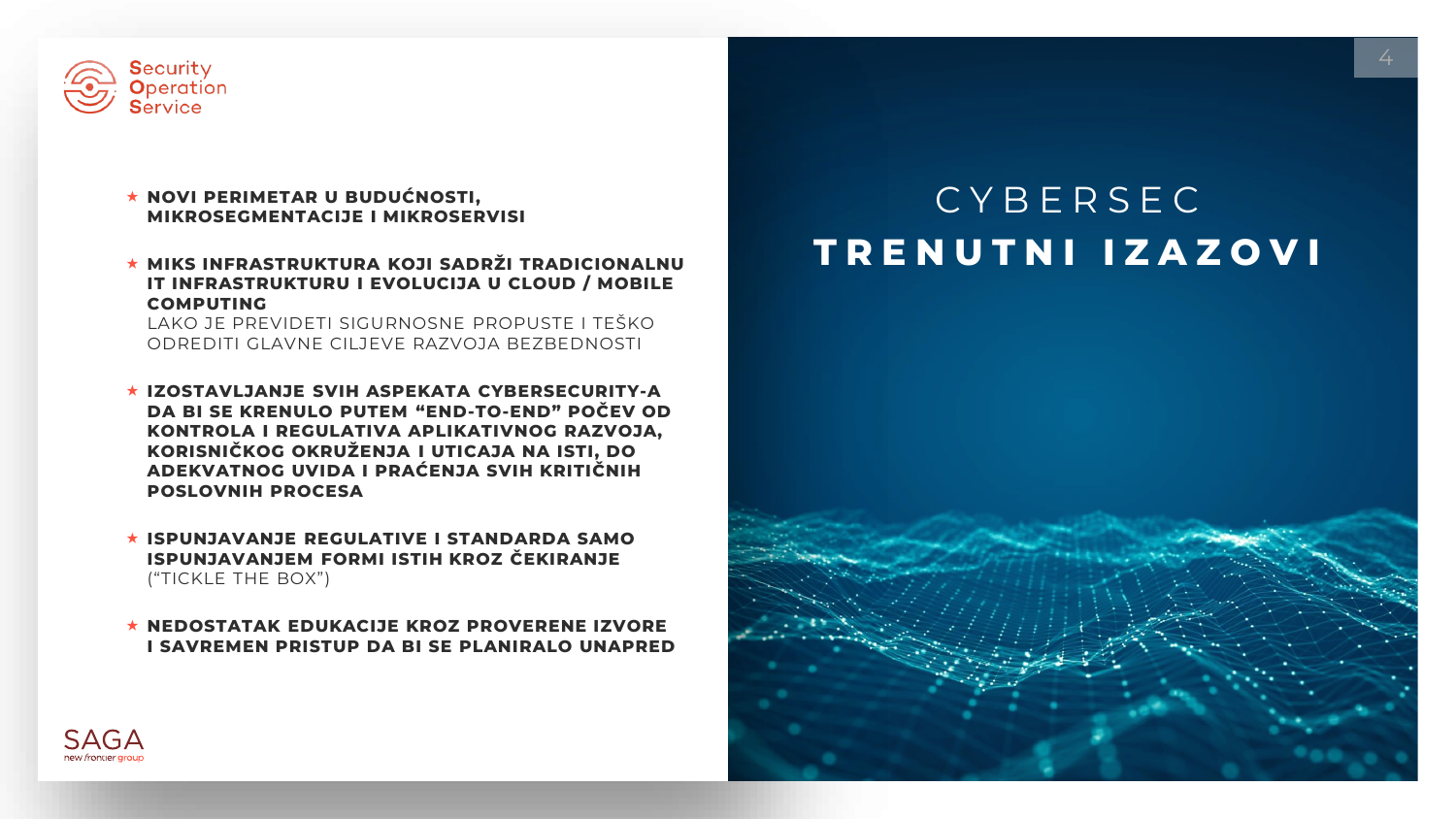

## **TRANSFORMACIJA U BEZBEDNU BUDUĆNOST**



|                  | INITIAL                        | <b>REACTIVE</b>                                             | PROACTIVE                                                               | PREDICTIVE                                                                                               | COGNITIVE                                                                   |
|------------------|--------------------------------|-------------------------------------------------------------|-------------------------------------------------------------------------|----------------------------------------------------------------------------------------------------------|-----------------------------------------------------------------------------|
| PEOPLE           | R&R are not clearly<br>defined | R&R are clearly defined<br>Formal training & KM             | R&R are clearly defined<br>Formal training & KM<br>Performance measured | R&R are clearly defined<br>Formal training & FM<br>Performance measured<br>and matched against<br>target | Continues improvement<br>of R&R, training & KM<br>through self learning     |
| <b>PROCESSES</b> | The process is informal        | Defined not always<br>followed                              | Defined not always<br>followed                                          | Automation in and<br>compliance processes                                                                | <b>Full automation across</b><br>entire lifecycle                           |
| TECHNOLOGY       | System is ad/hoc,<br>informal  | Multiple systems<br>addressing same parts of<br>the network | Multiple systems<br>addressing same parts of<br>the network             | Analytics drive self<br>compliance,<br>configuration &<br>activation<br>(SIEM+UBA+AC)                    | Machine learning fuels<br>self healing and continual<br>optimization (SOAR) |
| <b>METRICS</b>   | No metrics                     | Not a metric culture Lack<br>of end/to/end metrics          | Not a metric culture Lack<br>of end/to/end metrics                      | Real-time dashboards, as<br>key entry to automation<br>decision                                          | Perception based metrics<br>track continual<br>improvement                  |

AI: Augmented Intelligence; BI: Business Intelligence; E2E: end-to-end; FMO: Future Mode of Operations; RACI: Responsible, Accountable, Consulted, Informed, AC: Audit Compliance, SEM: Security Event Management, SIEM: Security Information and Event Management, SOAR: Security Orchestration Analytics and Response, UBA: User Behavioral Analytics, R&R Resources & Responsibilities; KM Key Metrics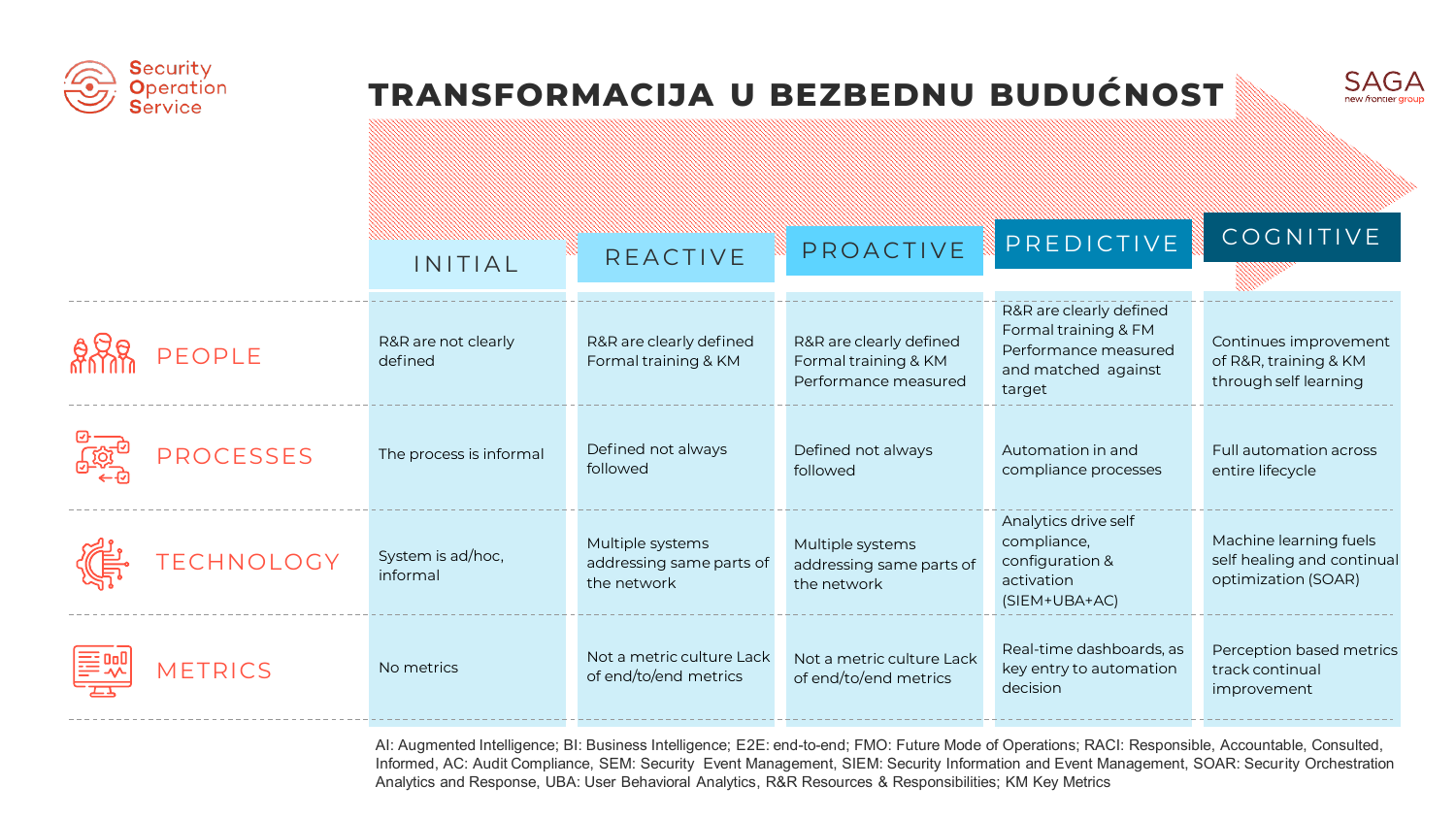# Saga **CyberSec Portfolio**



# SOLUTIONS

### **Web Service Security**

- Web Application Firewalls (WAF)
- DDoS protection

### **Infrastructure Security Solutions**

- Web & Email Protection
- Server, Workstation, Virtualization and Mobile Device Security
- Network Protection

### **Access Management**

- IDM
- PIM

### **DLP and Access Right Management**

- DLP
- IRM
- Secure file storages, encryption and information classification tools.

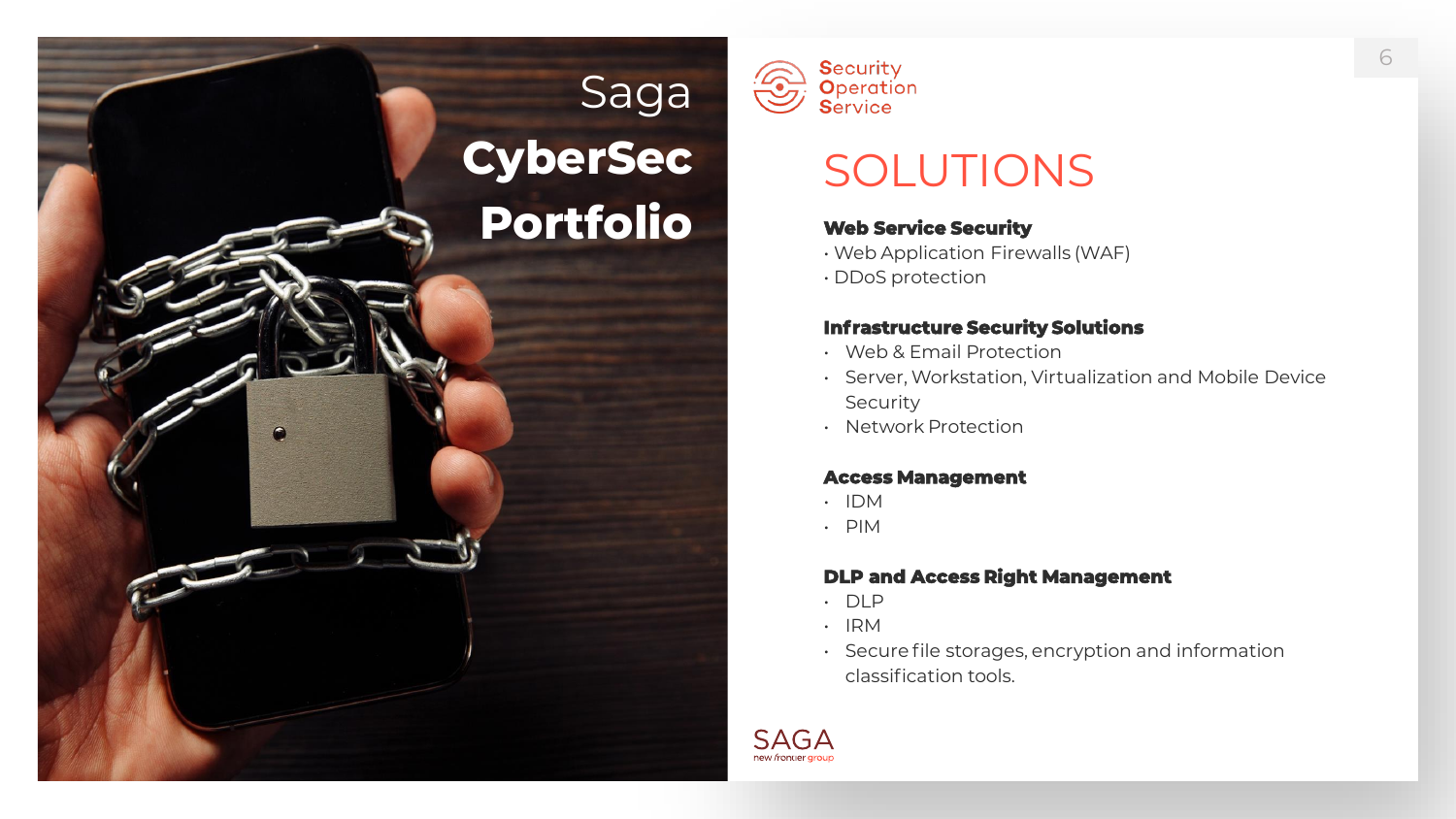

# CyberSec SERVICES

### **Technical Security Audit &Assessment Service**

- Security Assessment Services
- Architecture Assessment Services
- Penetration Testing Services
- Audit Services
- CyberSec Consultancy Services

### **Project Related Security Service**

• SPM – Security Project Management

### **Information Security Operations Centers**

- SOC
- NOC
- CC

# Saga **CyberSec Portfolio Services**

7